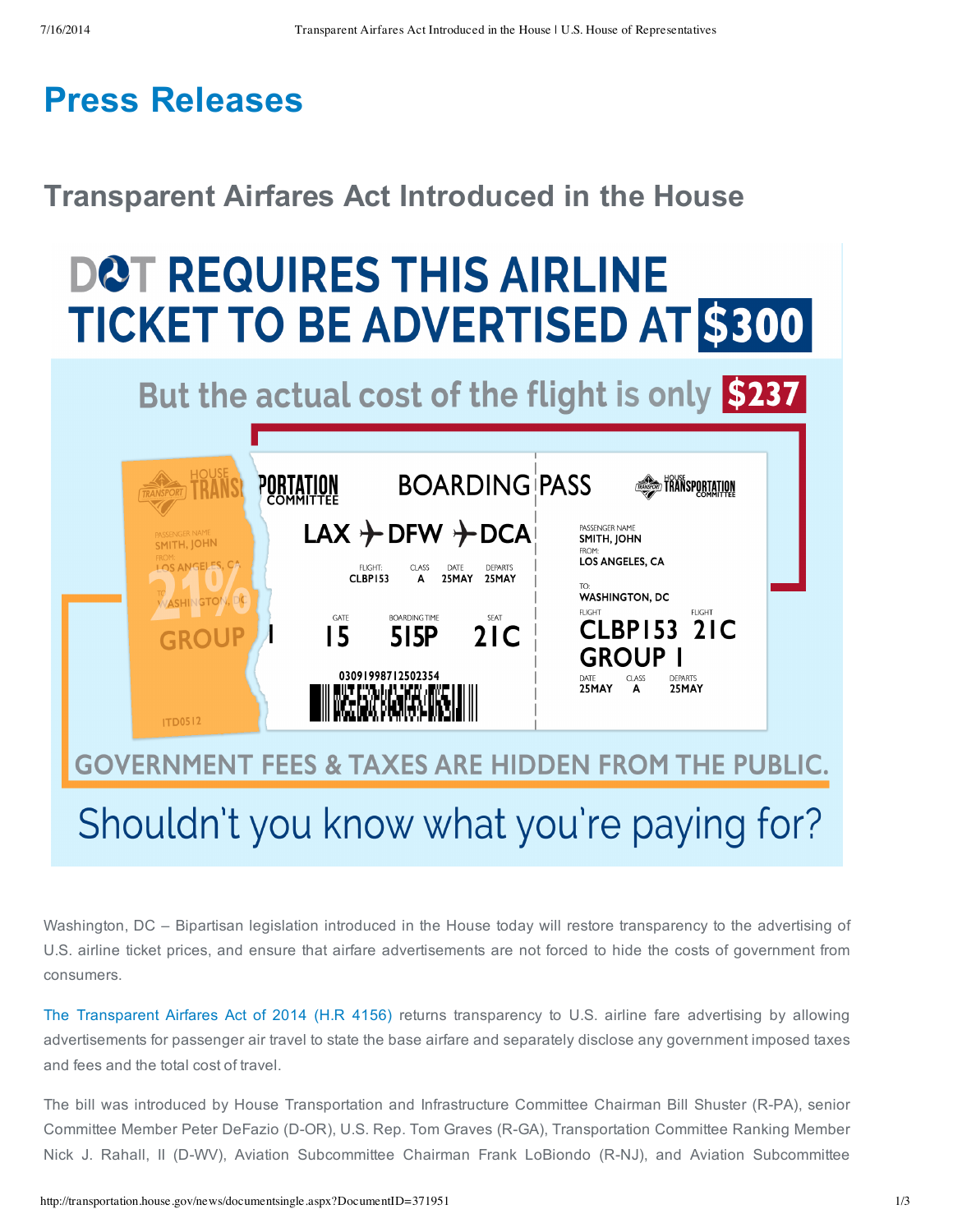#### 7/16/2014 Transparent Airfares Act Introduced in the House | U.S. House of Representatives

Ranking Member Rick Larsen (D-WA).

"Virtually all consumer products are advertised at a base price, with taxes added on at the point of purchase," **Shuster** said. "But Department of Transportation regulations have fundamentally and unfairly changed the advertising rules for airfares by requiring all government imposed taxes and fees to be embedded in the advertised price of a ticket. As a result, the fact that Americans are paying higher and higher government imposed taxes and fees to travel by air is being hidden from them. This common sense bill will allow consumers to see the full breakdown of their ticket costs, so they know how much they're paying for the service, and how much they're paying in government imposed taxes and fees."

"While the DOT had good intentions, the new rule effectively reduced transparency," **DeFazio** said. "Consumers haven't been getting the whole picture of what an airline ticket pays for. The Transparent Airfares Act is a simple fix to give people better information."

**Graves** added, "The cost of airline tickets will never be transparent as long as the Department of Transportation requires airlines to hide taxes, surcharges, and fees from consumers. In fact, this regulation means airlines may unfairly shoulder the blame for price increases, even if it's a government tax hike that's responsible. Our bill ensures transparency by informing consumers about what fees they're paying, and where their money is going."



### **The Transparent Airfares Act: Returning Transparency to U.S. Airline Airfare Advertising**

The legislation will return transparency to U.S. airline fare advertising by allowing advertisements for passenger air travel to state the base airfare and separately disclose any government imposed taxes and fees and the total cost of travel.

The bill will allow consumers full disclosure of the breakdown of costs that are associated with travel and will no longer require airlines and travel agents to conceal the cost of government taxes and fees.

The bill evens the playing field in price advertising, removing an unnecessary and inappropriate requirement that unfairly singles out airline airfare advertising.

### **Background Information**

On January 26, 2012, the U.S. Department of Transportation (US DOT) fundamentally changed 25 years of U.S. airline advertising practices by implementing a new rule that prohibits airlines and travel agents from providing full disclosure of government imposed taxes and fees in advertised prices. By requiring airlines to embed all government imposed taxes and fees in the advertised price of a ticket, US DOT's regulations mask the rising burden of government imposed taxes and fees on consumers. These new rules hide the fact that Americans are paying higher and higher government imposed taxes and fees to travel by air, which constitute \$63, or 21 percent, of the cost of a typical \$300 domestic roundtrip ticket. While these regulatory changes have no benefit to the consumer, they dampen demand for air travel and undermine economic growth by making the advertised price of a ticket artificially higher. The Transparent Airfares Act was introduced days after the White House's Fiscal Year 2015 Budget proposed to increase aviation taxes and fees *by \$4.2 billion annually.*